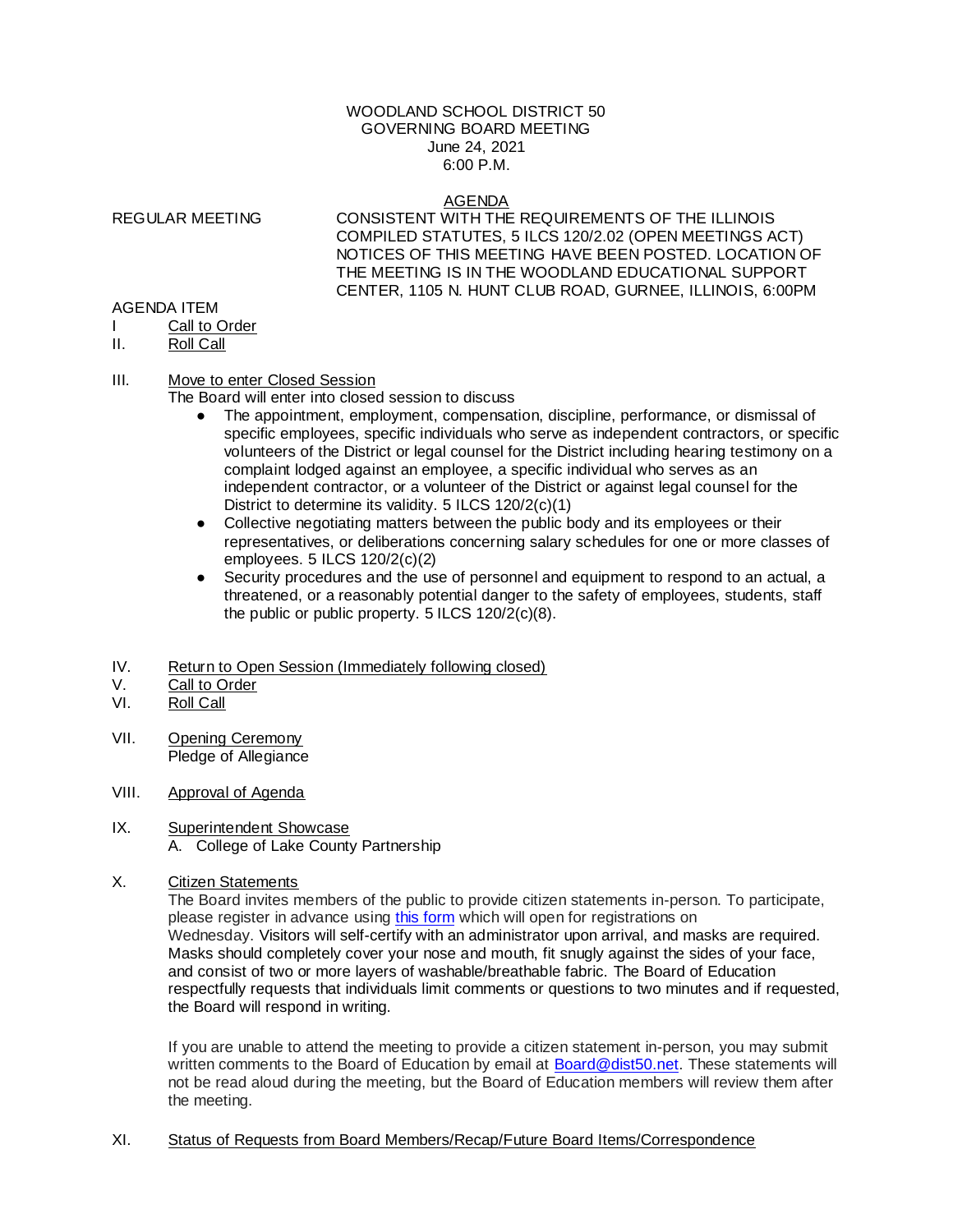Board members will discuss:

- 1. Correspondence to the Board and direction on responses
- 2. Receipt of any Freedom of Information Act Requests
- XII. Consent Agenda
	- A. Approval of Employment
	- B. Approval of Substitutes
	- C. Approval of Resignations/Retirements
	- D. Approval of Donations
	- E. Approval of Revised Board Policy
		- a. 2:230 Public Participation at School Board Meetings and Petitions to the Board
	- F. Approval of Federal Grants for the Consolidated District Plan
	- G. Approval of Disposition of Teaching and Learning Curriculum Materials
	- H. Approval of Head Start Renewal Contract Agreement
	- I. Approval of Elementary Assistant Principal
	- J. Approval of Intermediate Assistant Principal
	- K. Approval of Revised Assistant Director of Educational Supports and Innovation Job **Description**
	- L. Approval of Assistant Director of Educational Supports and Innovations
	- M. Approval of SRO Intergovernmental Agreement
	- N. Approval of Fuel Bid
	- O. Approval of Amended Site Lease Agreement with Siemens for the Elementary Solar Site
	- P. Approval of Annual Acceptance of Donations/ Contributions from Parent Organizations and Booster Clubs
	- Q. Approval of Board of Education Meeting Minutes: Closed Minutes 5-20-21 and Regular Minutes 5-20-21
	- R. Approval of Monthly Financial Reports, Treasurer Reports for the month of May and Board Payable list for the month of June
- XIII. Action Items
	- A. Approval of Annual Tentative Budget
	- B. Dismissal of Employee FY21-82
	- C. Dismissal of Employee FY21-72
	- D. Approval of Shield Testing
	- E. Approval of The Learn Platform Subscription
	- F. Approval of Intermediate Principal
- XIV. Reports/Discussion Items
	- A. Written Report on the 2020-2021 Strategic Plan Goals and Initiative Highlights
	- B. Written Report and Presentation on Technology Inventory and Tracking Procedures
	- C. Written Report on Preparation for the 2021-2022 School Year
	- D. Written Information on Remote Learning Engagement
	- E. Written Report on E-Learning

# XV. Board Improvement and Operations

The Board will discuss various ways to improve the efficiency of meetings and the receipt of information via monthly packets.

- A. Announcements and Committee Reports
- B. Board Improvements/Status Requests and Future Board Items
	- a. Discussion of Superintendent Search Process
	- b. Discussion of School Board Governance Recognition
	- c. Gurnee Days Update
- XVI. Citizen Statements
- XVII. Return to Closed Session, If Necessary